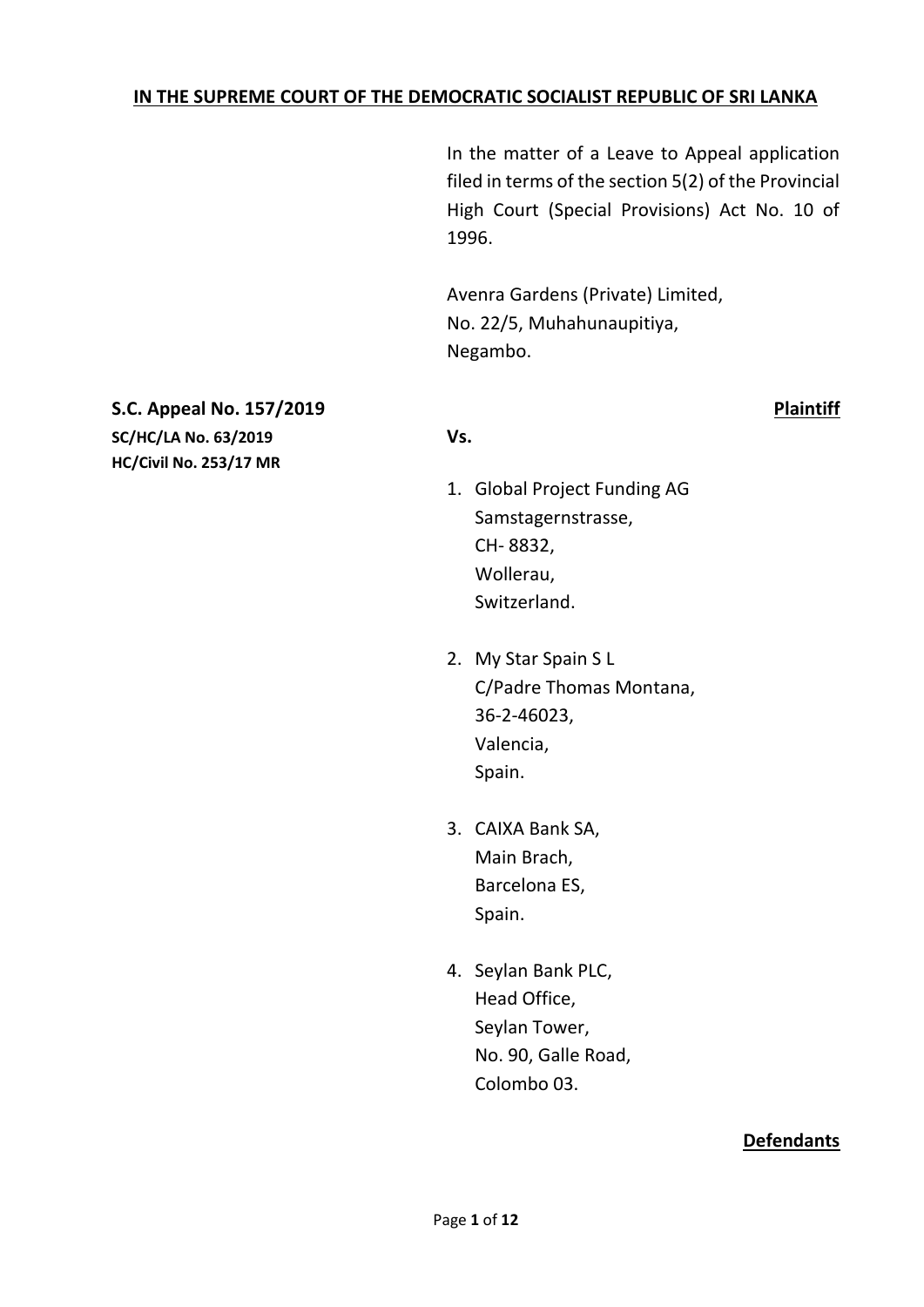#### **AND NOW BETWEEN**

4. Seylan Bank PLC, Head Office, Seylan Tower, No. 90, Galle Road, Colombo 03.

## **Defendant-Petitioner**

#### **Vs.**

- 1. Global Project Funding AG Samstagernstrasse, CH- 8832, Wollerau, Switzerland.
- 2. My Star Spain S L C/Padre Thomas Montana, 36-2-46023, Valencia, Spain.
- 3. CAIXA Bank SA, Main Brach, Barcelona ES, Spain.

### **Defendant-Respondents**

Avenra Gardens (Private) Limited, No. 22/5, Muhahunaupitiya, Negambo.

### **Plaintiff-Respondent**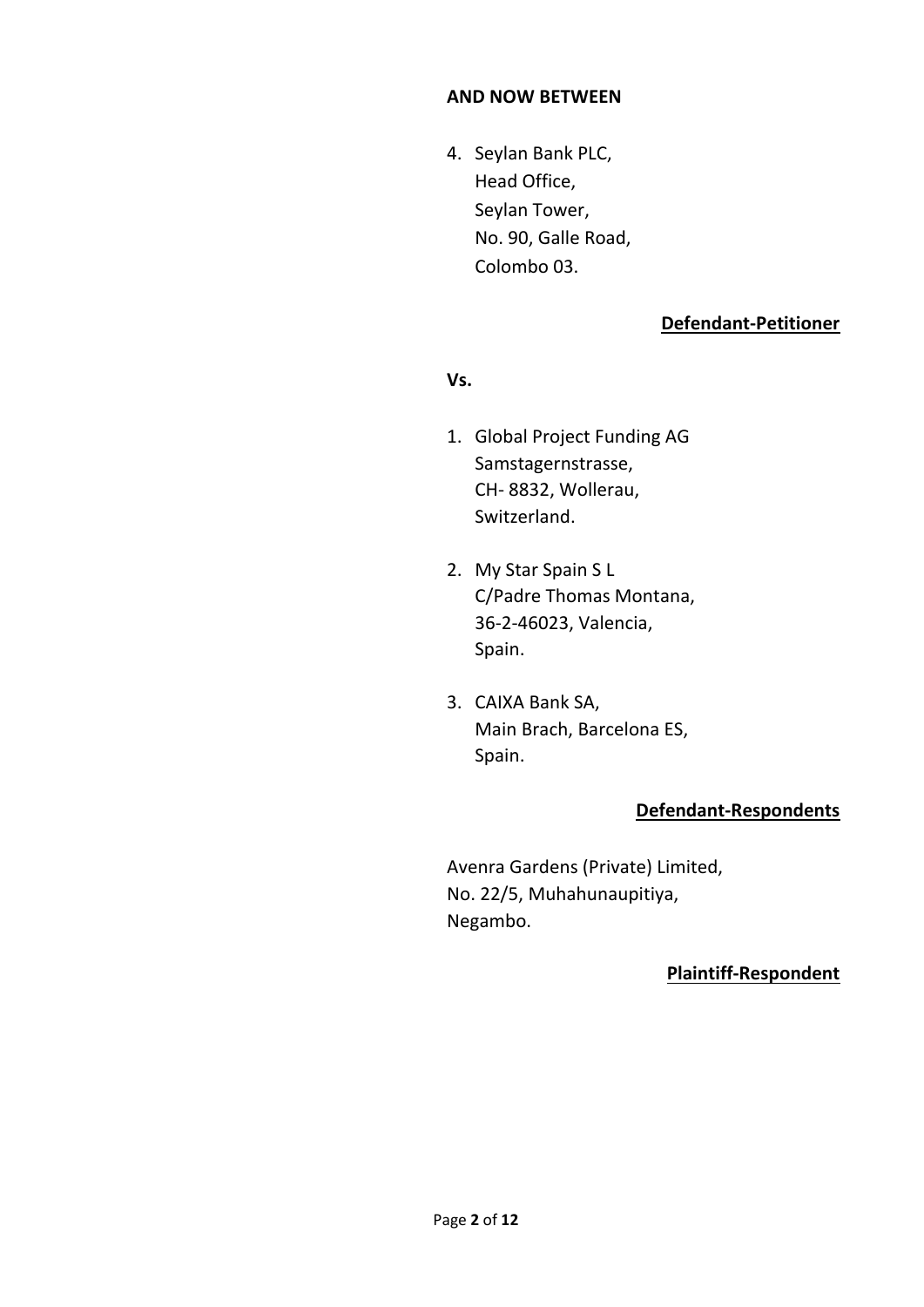#### **Before: L.T.B. Dehideniya, J.**

**A.L. Shiran Gooneratne, J. Janak De Silva, J.**

#### **Counsel:**

Kuvera De Zoysa, P.C. with Senaka De Seram for the 4<sup>th</sup> Defendant-Appellant

Ruwantha Cooray for the Plaintiff-Respondent

#### **Written Submissions tendered on:**

4 th Defendant-Appellant on 14.11.2019

Plaintiff-Respondent on 22.07.2020

**Argued on:** 01.03.2021

**Decided on:** 23.02.2022

### **Janak De Silva, J.**

This is an appeal against the order of the learned judge of the Commercial High Court dated August 26, 2019.

Leave to appeal was granted in respect of the following questions of law:

- (1) The learned Commercial High Court Judge failed to consider the order of dated 31<sup>st</sup> October 2017 entering the terms of settlement was only between the Plaintiff and the  $1<sup>st</sup>$  and  $2<sup>nd</sup>$  Defendants and not between the other Defendants
- (2) The learned Commercial High Court Judge failed to consider that in terms of the order entered by the learned Commercial High Court Judge on the 31<sup>st</sup> October 2017 with regard to the entering of the decree, there was no decree entered by as per said settlement against the Petitioner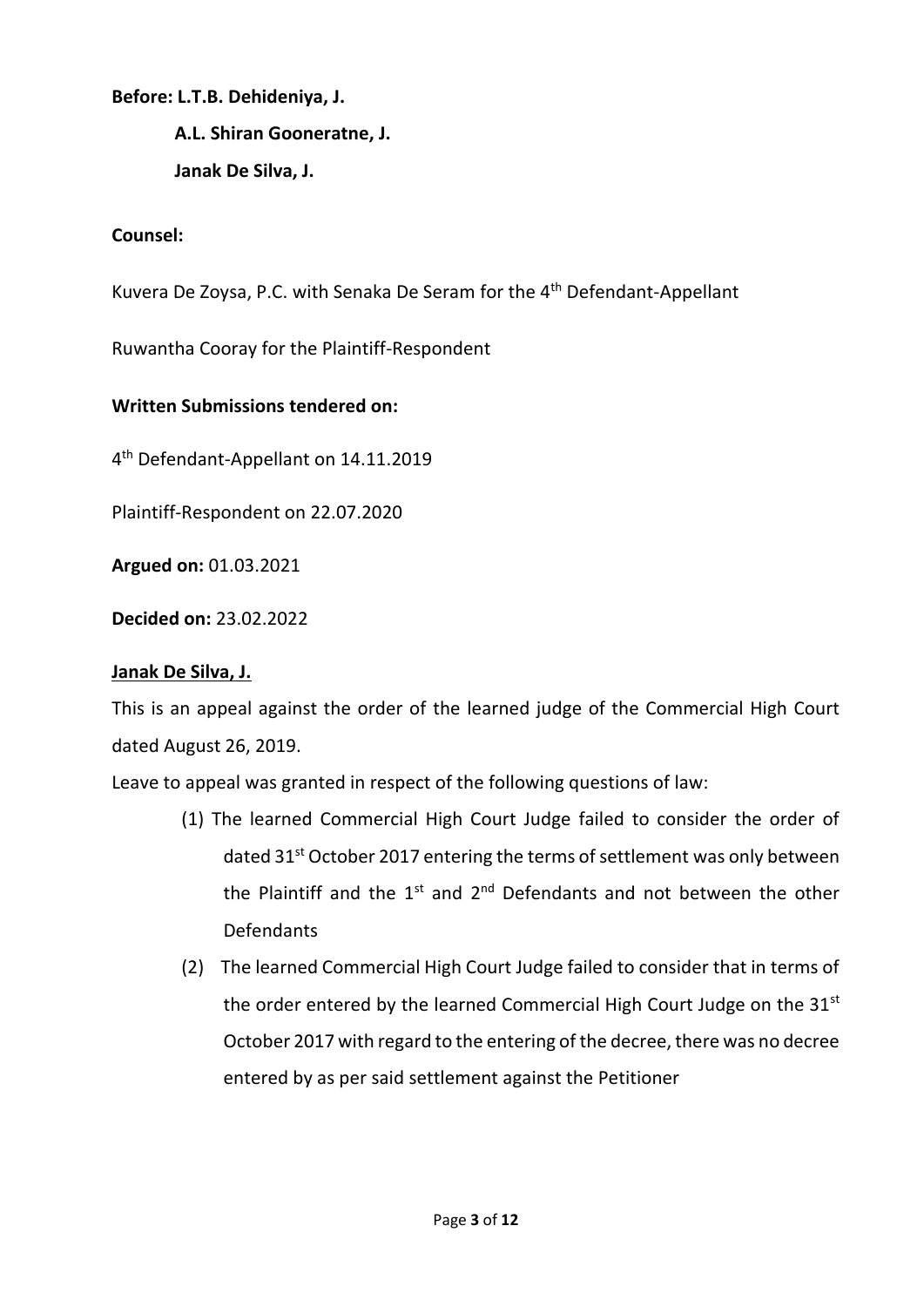The issues to be determined are related to the terms of the settlement entered on October 31, 2017. Therefore, I will not make any reference to the factual matrix of the action except to the extent that it may impinge on the terms of the settlement.

The Court called for the original record of the Commercial High Court and, after examining the case record, the proceedings of October 31, 2017 read as follows:

 $1$  වන විත්තිකරු පෙරකලාසි ගොනු කර සිටී.

ෙැමිණිලිකාර ආයතනපේ නිපයෝජිත සිටි.

ෙැමිණිලිකරු පවනුපවන් නීිඥ ලංකා ධර්මසිරි මහත්මියගේ උපදෙස් මත නීතිඥ චමිත් ෆර්නෑන්ඩු මහතා සහ නීිඥ රුවන්ත කුපර් යන මහත්තවරුන් සමග ජනාධිපති නීතිඥ අලි සබ්රි මහතා පෙනි සිටි.

1,2 විත්තිකරුවන් පවනුපවන් 1 වන විත්තිකරුපේ නිපයෝජිත සහ 2 වන විත්තිකරුපේ ඇප ෝනි බලකරු රු අධිකරණපේ සිටි.

1 වන විත්තිකරුවන් පවනුපවන් ජී. ඩබ්ර. ආර්. ධම්මමික මහාතාපේ උෙපෙස් මත නීිඥ ශිහාන් විපේගුණවර්ධන මහතා පෙනී සිටි.

2 වන විත්තිකරු පවනුපවන් සාල ලපේ කුමාර ප්රසාද් සිල්වා මහතා පෙනී සිටි.

4 වන විත්තිකාර පවනුපවන් වපයෝමා ෙරණ ම මහත්මියගේ උපදෙස් මත නීතිඥ උදයන්ති මදනායක මහත්තමිය පෙනී සිටි.

..............................................

මෙම නඩුව සම්බන්ධයෙන් දෙපාර්ශවය වෙනුවෙන් පෙනී සිටින නීතිඥවරුන් පුකාශ කර සිටින්නේ මෙම නඩුවට අදාල විෂය වස්තුව වනුයේ පැමිණිල්ලට ඒ8 වශයෙන් අමුණා ඉදිරිපත් කර ඇති ණයවර ලිපිය පුකාරව 1,2 විත්තිකරුවන්ට අදාල ණයවර ලිපියේ සඳහන් මුදල අය කර ගත හැකිද, තොඑසේ නම් එම මුදල යලි පැමිණිලිකරු වෙත මුදා හැරිය යුතුද යන්නය.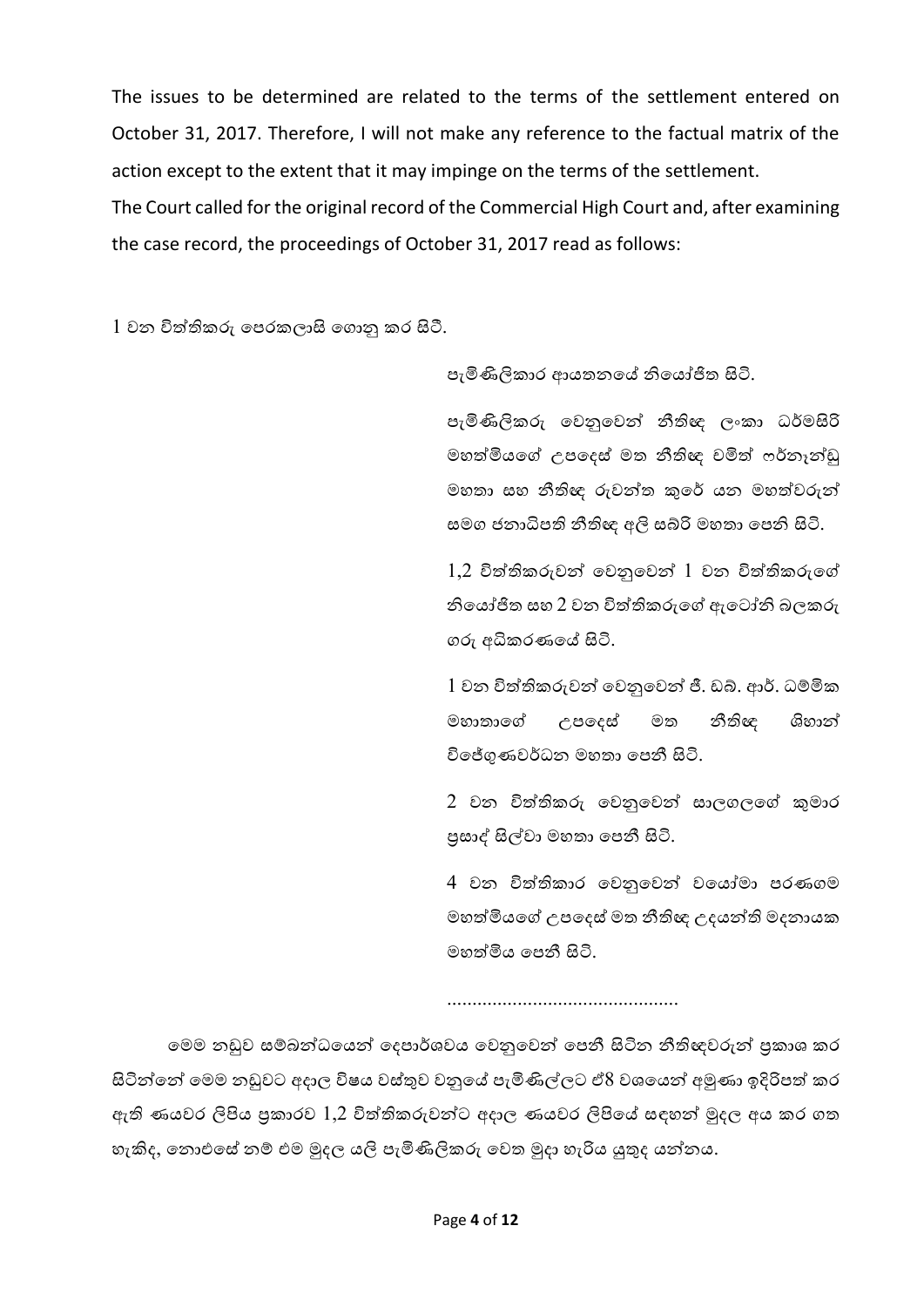එකී ණයවර ලිපිය ආරම්භ කොට ඇත්තේ 2 වන විත්තිකරු විසින්  $1$  වන විත්තිකරුගේ නියෝජිතයා ලෙස පැමිණිලිකරුට එකී ණයවර ලිපියට අදාල භාණ්ඩ ලංකාවට ආනයනය කිරීම සම්බන්ධයෙන් ගෙවිය යුතු ඇමරිකානු ඩොලර්  $1,\!368,\!750$ /- ක මුදලක් ගෙවීම සම්බන්ධයෙන් වු අවලංගු කළ පනාහැකි ණයවර බිල් ෙත්රයක් සම්මබන්ධපයනි.

පකපස් පවතත්ත අොල ණයවර ලිපිය ප්රකාරව 2 වන විත්තිකරු විසින් ෙැමිණිලිකරු පවත එවිය යුතු වූ භාණ්ඩ එවීම පුතික්ෂේප කිරිම හේතුකොට ගෙන සහ/හෝ එවැනි භාණ්ඩයක් ඇත්ත වශයෙන්ම නැව් ගත කොට නොතිබීම හේතුකොට ගෙන එකී ණයවර ලිපිය මත  $1.2\,$ විත්තිකරුවන්ට මුදල් ලබා ගැනීමට නොහැකි යන පදනම මත පැමිණිලිකරු ගරු අධිකරණයෙට ෙැමිණ සිටිනවා ස්වාමීනි.

ඒ පිළිබදව සෑහිමකට පත් වීමෙන් පසුව මුල් අවස්ථාවේදී අධිකරණය විසින් එකී ණයවර ලිපිය අනුව මුදල් නිශ්කාෂනය කිරිම වළක්වාලමින් 4 වන විත්තිකාර බැංකුවට විරුද්ධව වාරණ නියෝගයක් නිකුත් කල අතර ඊට විරෝධතා ඉදිරිපත් නොකිරීම මත දැනට අතුරු ඉන්ජන්ෂන් තහනම් ආඥාවක් නිකුත් කොට ඇත.

ඉන් පසුව මැතිතුමනි 1,2 වන විත්තිකරුවන්ට විරුද්ධවද වාරණ නියෝගයන් ඇති අතර එය තවදුරටත් කියාත්මක වෙමින් පවතී. නමුත් මෙම නඩුවේ සමථයක් ඇති කර ගැනීම සඳහා පාර්ශවකරුවන් එකහ වී ඇති අතර ඒ අනුව පහත සමථ කොන්දේසි වලට අනුව මෙම නඩුව සමථයට පත් කරවා ගැනීමට දෙපාර්ශවය එකහ වේ.

- 01. ඒ $8$  දරන ණයවර ගිවිසුමට පුකාරව එම ණයවර ගිවිසුමට අදාල වූ භාණ්ඩ  $1,2$  වන විත්තිකරුවන් විසින් පැමිණිලිකරුට නැව්ගත කොට නොමැති බවට  $1,\!2$  විත්තිකරුවන් පිළි නී.
- 02. ඒ අනුව එකී ණයවර ලිපියට අදාල මුදල පැමිණිලිකරු වෙත යලි මුදා හැරීමට  $1,2$ විත්තිකරුවන් එකඟ පව්.
- 03. ඒ අනුව එකී ණයවර ලිපියට අදාල ඇමරිකානු ඩොලර්  $1,368,750$ /- යන පුමාණය අද දින සිට සති 2 ක කාලයක් තුල එනම්, 2017.11.14 වන දින හෝ ඊට පෙර බැංකු අණකරයක් මගින් පහෝ ෙැමිණිලිකරුපේ වාසිය 4 වන විත්තිකාර තීරු ගිණුමක ෙැමිණිලිකරුපේ වාසියට තැන්පත් කිරීමට  $1,2$  විත්තිකරුවන් එකඟ වේ.
- 04. ඒ අනුව එලෙස  $2017.11.14$  වන දින හෝ ඊට පෙර එකී ඇමරිකානු ඩොලර්  $1,368,750/$ -ක මුදල පැමිණිලිකරුට බැංකු අණකරයකින් ගෙවනු ලැබුවහොත් සහ/හෝ තීරු ගිණුමක පැමිණිලිකරුගේ වාසියට 4 වන විත්තිකාර බැංකුවෙහි තැන්පත් කොට එකී බැංකුව එකී මුදල් ලැබුණු බවට සහතික කරනු ලැබුවහොත් ඒ $8$  ණයවර ලිපිය මත  $1,\!2$  විත්තිකරුවන්ට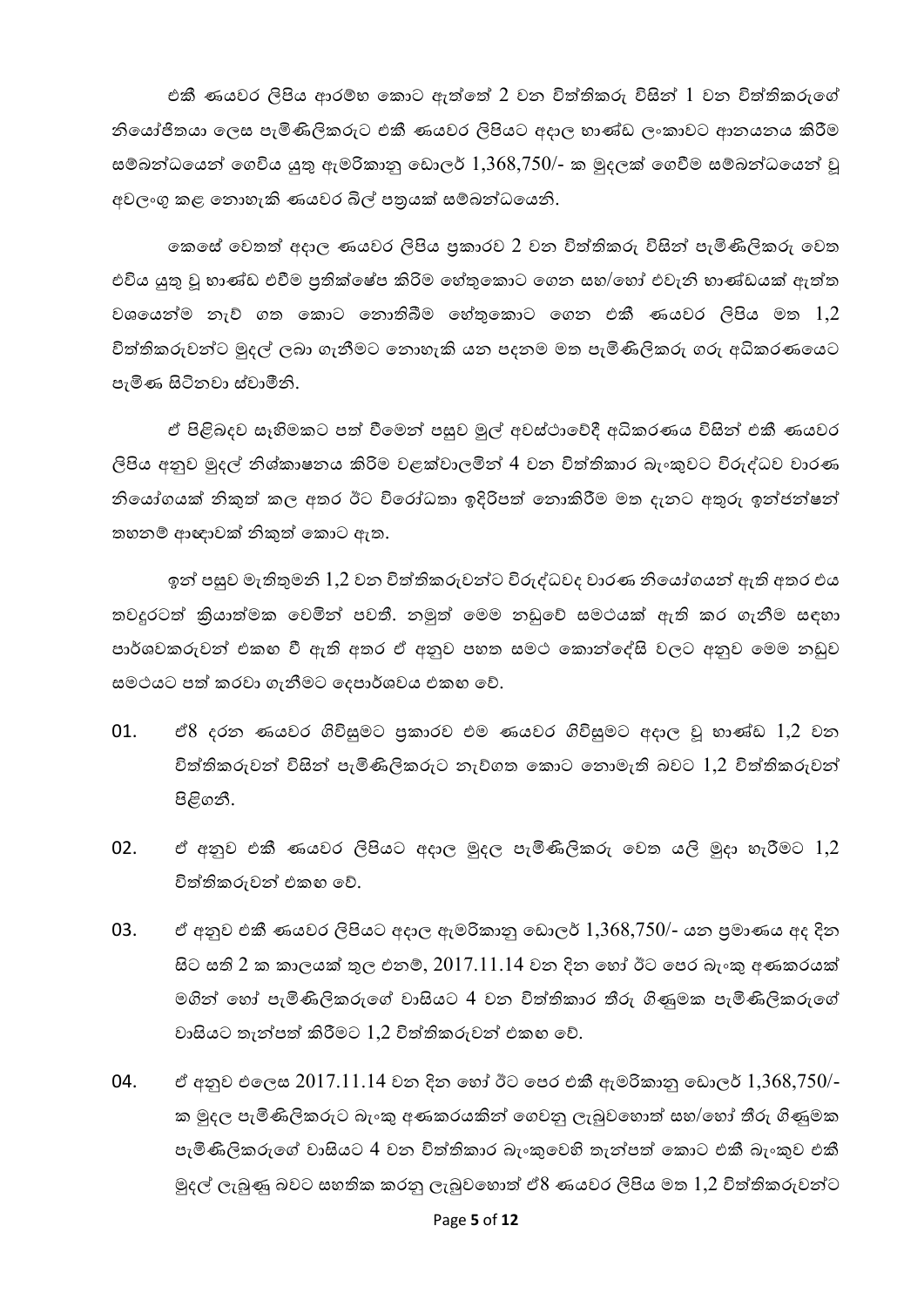ලැබිය යුතු මුදල 4 වන විත්තිකාර බැංකුව විසින් මුදා හැරිය යුතු බවට දෙපාර්ශවය එකඟ පව්.

05. එලෙස  $2017.11.14$  වන දින හෝ ඊට පෙර එකී මුදල පැමිණිලිකරුට ගෙවීමට හෝ පැමිණිලිකරුගේ වාසියට 4 වන විත්තිකාර බැංකුවෙහි තීරු ගිණුමක තැන්පත් කිරීමට  $1.2\,$ විත්තිකරුවන්ට පැහැර හැරියහොත් හෝ පුතික්ෂේප කරනු ලැබුවහොත් පැමිණිල්ලේ ආයචනයේ ''අ, ආ, ඇ, ඇ සහ ඔ'' ජේදයේ ඉල්ලා ඇති සහන අයකර ගැනීම සදහා පැමිණිලිකරුට අයිතිවාසිකම් ඇති බවට 1,2 විත්තිකරුවන් එකග වේ.

ඒ අනුව එකී එකඟතාවය මත එදිපනන් ෙසුව 4 වන විත්තිකාර බැංකුපවහි ඒ8 ණයවර ලිපිය පුකාරව අදාල ණයවර ලිපිය නිකුත් කිරීම සදහා තැන්පත් කර ඇති පැමිණිලිකරුගේ මුදල් අදාල ණයවර ලිපිය අවලංගු කොට එදින සිට සතියක් ඇතුලත යලි පැමිණිලිකරු වෙත මුදා හැරීමට  $4$  වන විත්තිකාර බැංකුව එකහ වේ. ඒ අනුව එකී කොන්දේසි මත පැමිණිලිකරු සහ  $1,2$  සහ  $4$ විත්තිකරුවන්ට අතර සමථ නඩු තීන්දුවක් ඇතුලත් කරන ලෙන සියලු පාර්ශවයන් ඉල්ලා සිටි.  $\bar{3}$ වන විත්තිකරුට විරුද්ධව පියවර ගැනීම සම්බන්ධයෙන් මෙම සමථය අනුව කටයුතු කොට තීරණයක් ඉදිරිපත් කිරීම සදහා ඊළග දිනට කැදවන මෙන් ඉල්ලා සිටි.

#### **අධිකරණයෙන්;**

එකග වී ඇති කොන්දේසි වලට අනුව පැමිණිලිකරුට සහ  $1,2$  විත්තිකරුවන් අතර තීන්දු පුකාශයක් ඇතුලත් කරන්න. පැමිණිල්ලේ නියෝජිත සහ  $1,\!2$  විත්තිකරුවන්ගේ නියෝජිත නඩු පොත් අත්සන් කිරීමට නියම කරමි.

The basic question to be decided is whether the  $4<sup>th</sup>$  Defendant-Appellant (hereinafter referred to as "Appellant") is a party to the terms of the settlement entered on October 31, 2017.

Section 408 of the Code of Civil Procedure provides for the adjustment of actions and reads as follows:

"*If an action be adjusted wholly or part by any lawful agreement or compromise, or if the defendant satisfy the plaintiff in respect to the whole or any part of the matter of the action, such agreement, compromise, or satisfaction shall be notified to the court by motion made in presence of, or on notice to, all the parties concerned, and the court shall pass a decree in accordance therewith, so far as it relates to the action, and such decree shall be final, so far as relates to so much of*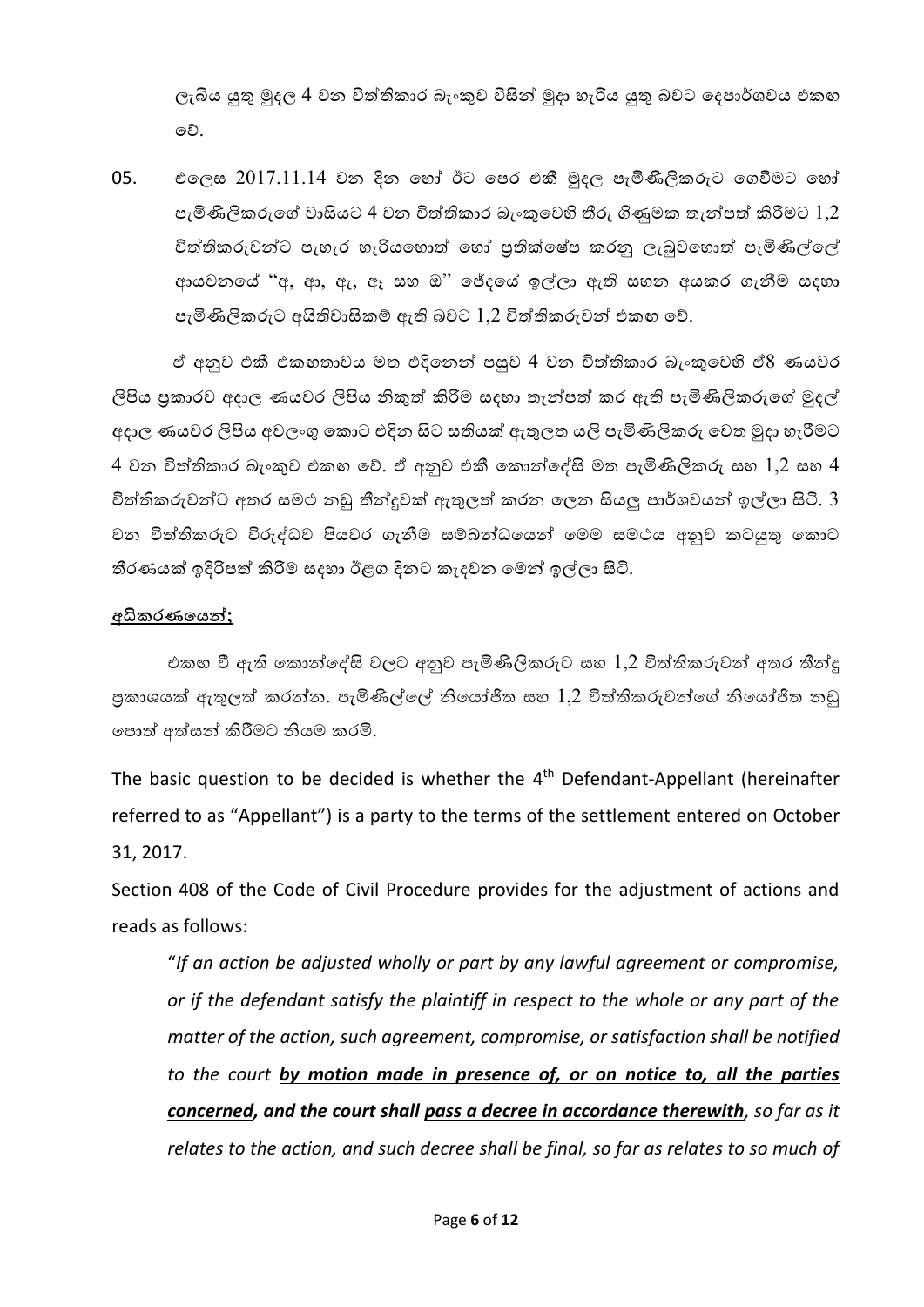# *the subject-matter of the action as is dealt with by the agreement, compromise, or satisfaction.*" (Emphasis added)

The foundation of a consent decree is the *consensus ad idem* of the parties. For this reason, section 408 of the Civil Procedure Code directs that the Court should pass a decree in accordance with the terms of the settlement. Case law emphasizes the need to comply with this and other relevant provisions to ensure that any settlement entered is based on the mutual consent of the parties.

Any settlement or compromise must conform strictly to the provisions of sections 91 and 408 of the Civil Procedure Code. If the compromise was lacking in precision and did not strictly conform to sections 91 and 408 of the Civil Procedure Code and it leads to confusion and uncertainty, any decree entered on it could be attacked on the ground of want of mutuality [*Faleel v. Argeen and Others* (2004) 1 Sri.L.R. 48]. Thus, in *Dassanaike v. Dassanaike* (30 N.L.R. 385 at 387), Fisher, C. J. observed:

*"It is fundamentally necessary before section 408 can be applied that it should be clearly established that what is put forward as an agreement or compromise of an action by the parties was intended by them to be such."*

No doubt settlement of an action between the parties is welcome. In fact, settlement between parties should be encouraged by the Court to the extent possible in law provided that applications to pursue a settlement are not made with a view to delay the proceedings or to merely obtain a date. However, before any such settlement is entered and decree entered accordingly, the procedural steps mandated by law must scrupulously be observed to ensure that the terms of the settlement are based on the consent of all the parties whose rights are affected by it.

That appears to be the reason for section 408 of the Civil Procedure Code to require any settlement to be notified to the Court by way of motion made in the presence of, or on notice to, all the parties concerned. It directs that "*such agreement, compromise, or satisfaction shall be notified to the court by motion…"*. In my view, these words require the terms of the settlement to be incorporated into a motion signed by the registered attorney for all parties to the settlement. There can be no room for any dispute once terms are recorded in a motion and the parties concerned have indicated their consent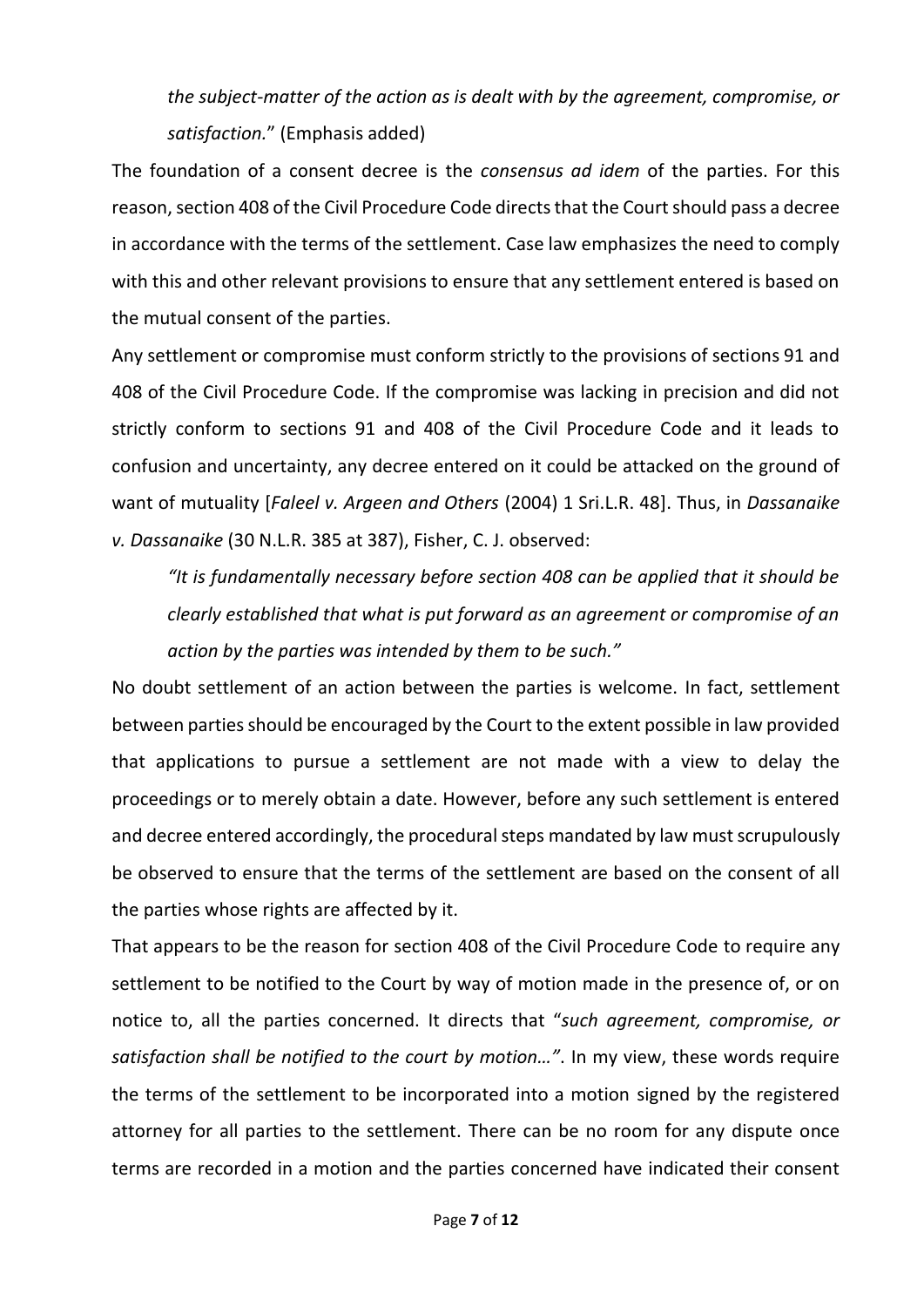by the registered attorney-at-law signing the motion containing the terms of the settlement.

This Court has added safeguards to be followed in concluding settlement arrangements to ensure that they reflect the intention of the parties. Thus Soertsz, J. observed in *Punchibanda v. Punchibanda et al* (42 N.L.R. 382):

"*This Court has often pointed out that when settlements, adjustments, admissions, &c., are reached or made, their nature should be explained clearly to the parties, and their signatures of thumb impressions should be obtained. The consequence of this obvious precaution not being taken is that this Court has its work unduly increased by wasteful appeals and by applications being made to it for revision or restitutio in integrum. One almost receives the impression that once a settlement is adumbrated, those concerned, in their eagerness to accomplish it, refrain from probing the matter thoroughly lest the settlement fall through."*

Regrettably, I note that the terms of settlement in this case have not been incorporated into a motion as required by law. Instead, the terms were recorded in open court on October 31, 2017. After the terms of settlement were entered, the learned judge of the Commercial High Court, directed that the decree be entered between the Plaintiff and the 1<sup>st</sup> and 2<sup>nd</sup> Defendants only. This order was made despite an application to enter a consent decree between the Plaintiff and the  $1<sup>st</sup>$ ,  $2<sup>nd</sup>$  and Appellant.

Moreover, journal entry no. 17 pertaining to this date, part of which appears to have been written in English by the learned judge of the Commercial High Court, reads:

"...Terms of Settlement were recorded between the Plaintiff and the 1<sup>st</sup> and 2<sup>nd</sup> Defendants….Enter Decree accordingly…Representatives of the parties are directed to sign the record."

The record reflects that only the representatives of the Plaintiff and the  $1^{st}$  and  $2^{nd}$ Defendants have signed the record. There is no signature of any representative of the Appellant.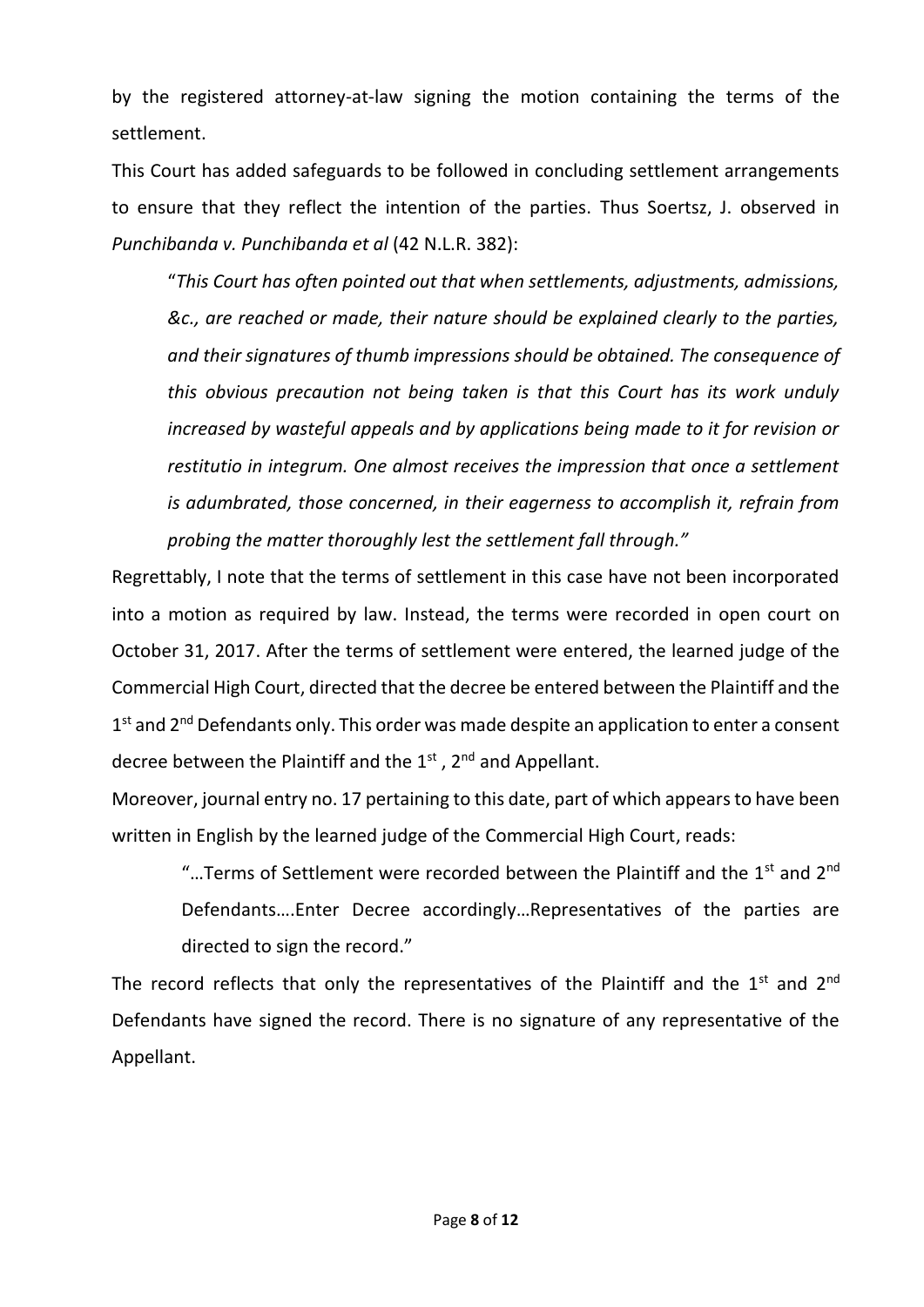To my mind, the learned judge of the Commercial High Court did not have any doubt when the settlement was recorded on  $31<sup>st</sup>$  October, 2017 that only the Plaintiff and the  $1<sup>st</sup>$  and 2<sup>nd</sup> Defendants were parties to the terms of the settlement. That appears to be the reason for the journal entry written by the learned judge to state that the terms of settlement were entered into between the Plaintiff and the  $1<sup>st</sup>$  and  $2<sup>nd</sup>$  Defendants. This is complimented by the order he made on that date, directing that the decree be entered between the Plaintiff and  $1^{st}$  and  $2^{nd}$  Defendants according to the terms of the settlement. The matter is put beyond doubt by the fact that only the representatives of the Plaintiff and the 1<sup>st</sup> and 2<sup>nd</sup> Defendants have signed the record.

However, the learned counsel for the Plaintiff-Respondent drew the attention of the Court to the proceedings of October 31, 2017 and submitted that the Appellant was represented by Ms. Udayani Madanayake, Attorney-at-Law and as such the terms of settlement are binding on the Appellant. Indeed, her name appears in the proxy filed on behalf of the Appellant in the Commercial High Court.

It is trite law that the Attorney-at-Law on record has the authority to enter into a settlement on behalf of a party [*Fernando v. Sinnoris Appu* (20 N.L.R. 460), *Punchibanda v. Punchibanda et al* (42 N.L.R. 382), *Sinna Veloo v. Messrs. Lipton Limited* (66 N.L.R. 214)]. Nevertheless, it must be clear from the record that registered attorney on record accepted the terms of the settlement on behalf of the party he represents. Such an agreement will be clearly reflected if the provisions of section 408 of the Civil Procedure Code are scrupulously followed by submitting a consent motion to the court. Regrettably it has not been done in this case.

It is customary for appearances by all parties to be recorded on each date when there is a public hearing. In my view, the mere fact that the appearance of Ms. Udayani Madanayake, Attorney-at-Law is recorded on October 31, 2017 for the Appellant does not amount to any consent on the part of the Appellant to the terms of the settlement.

This Court observes that in this case five (5) terms are recorded as part of the settlement. The tenor in the five terms refers to admission by two parties (දෙපාර්ශවය) or by 1<sup>st</sup> and 2 nd Defendants(1,2 විත්තිකරුවන්). This negates any claim that the Appellant agreed to the terms of the settlement. However, the learned counsel for the Plaintiff-Respondent drew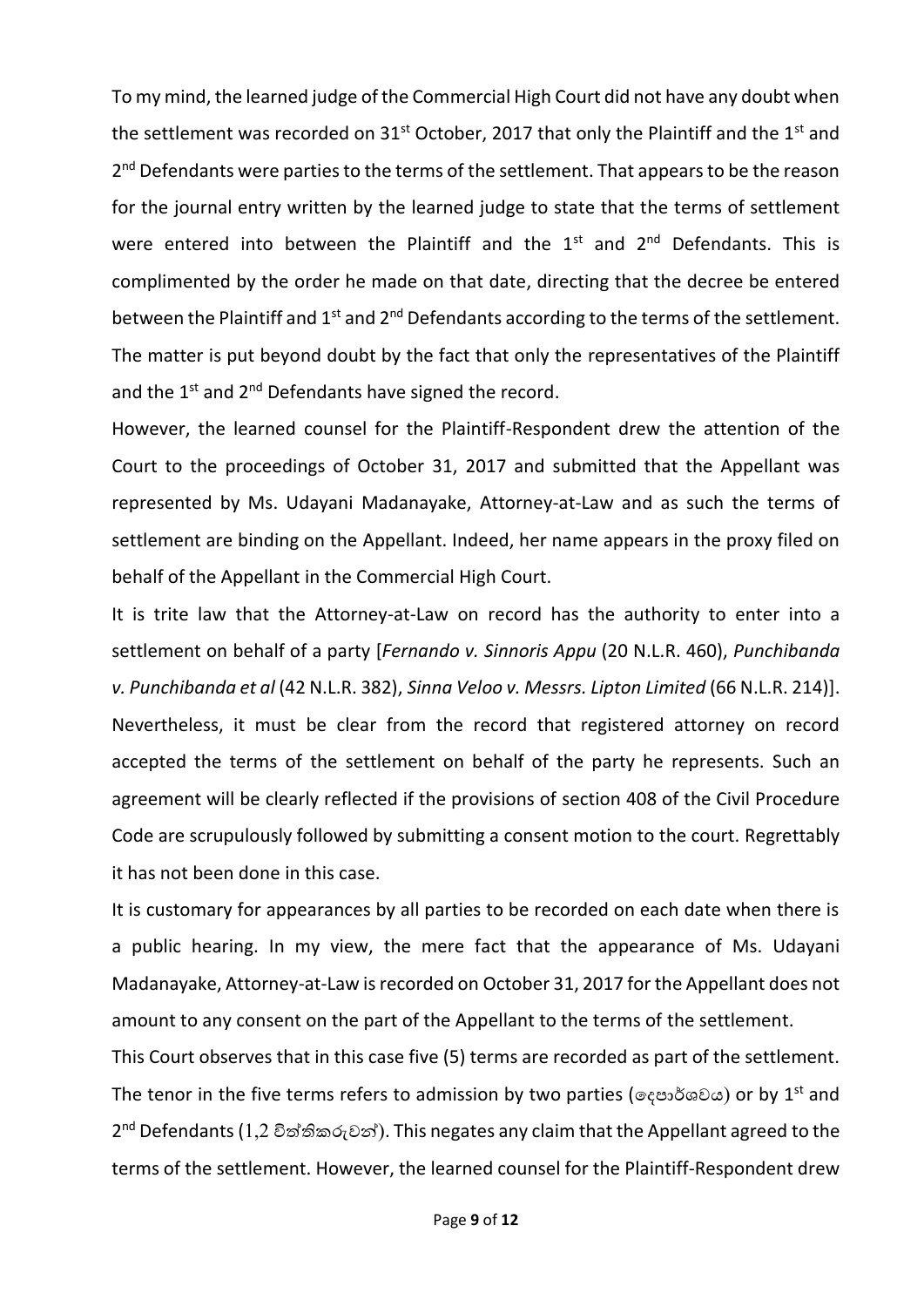the Court's attention to the paragraph immediately below subsection (5) and argued that it was indicative of the appellant's agreement.

Nonetheless the learned judge directed that a decree be entered only between the Plaintiff and  $1^{st}$  and  $2^{nd}$  Defendants. In my view, this indicates that the Commercial High Court was of the opinion that the parties to the settlement arrangements were the Plaintiff and the  $1^{st}$  and  $2^{nd}$  Defendants.

I hold that the facts and circumstances of this case do not unequivocally establish the Appellant's consent to the terms of the settlement.

This conclusion is supported by consideration of the proceedings of December 14, 2017. On this day the learned counsel appearing on behalf of the Appellant had informed the Commercial High Court of its inability to revoke the letter of credit issued at the request of the Plaintiff in view of the applicable rules. After hearing the parties, the learned judge of the Commercial High Court declined to change the terms of the regulation. His order reads:

"On 31<sup>st</sup> October 2017, settlement was recorded between the Plaintiff and the 1<sup>st</sup> and  $2^{nd}$  Defendants. The 4<sup>th</sup> Defendant who was present has also agreed to release the money deposited against the letter of credit and signed the case record. Accordingly, the court has already entered the decree. Accordingly, the court holds that the terms of the settlement already entered in the case cannot be altered at this stage."

It is significant that the learned judge asserts that the agreement was recorded between the Plaintiff and the  $1^{st}$  and  $2^{nd}$  Defendants. This is consistent with the journal entry and order he made on October 31, 2017.

It appears he has taken the view that although not a party to the terms of the settlement, the Appellant had agreed to release the money deposited against the letter of credit by signing the case record. He was clearly mistaken because no representative of the Appellant had signed the case record.

The learned counsel for the Plaintiff-Respondent further submitted that the order made by the learned judge was not challenged by the Appellant and as such it cannot be done in the present appeal.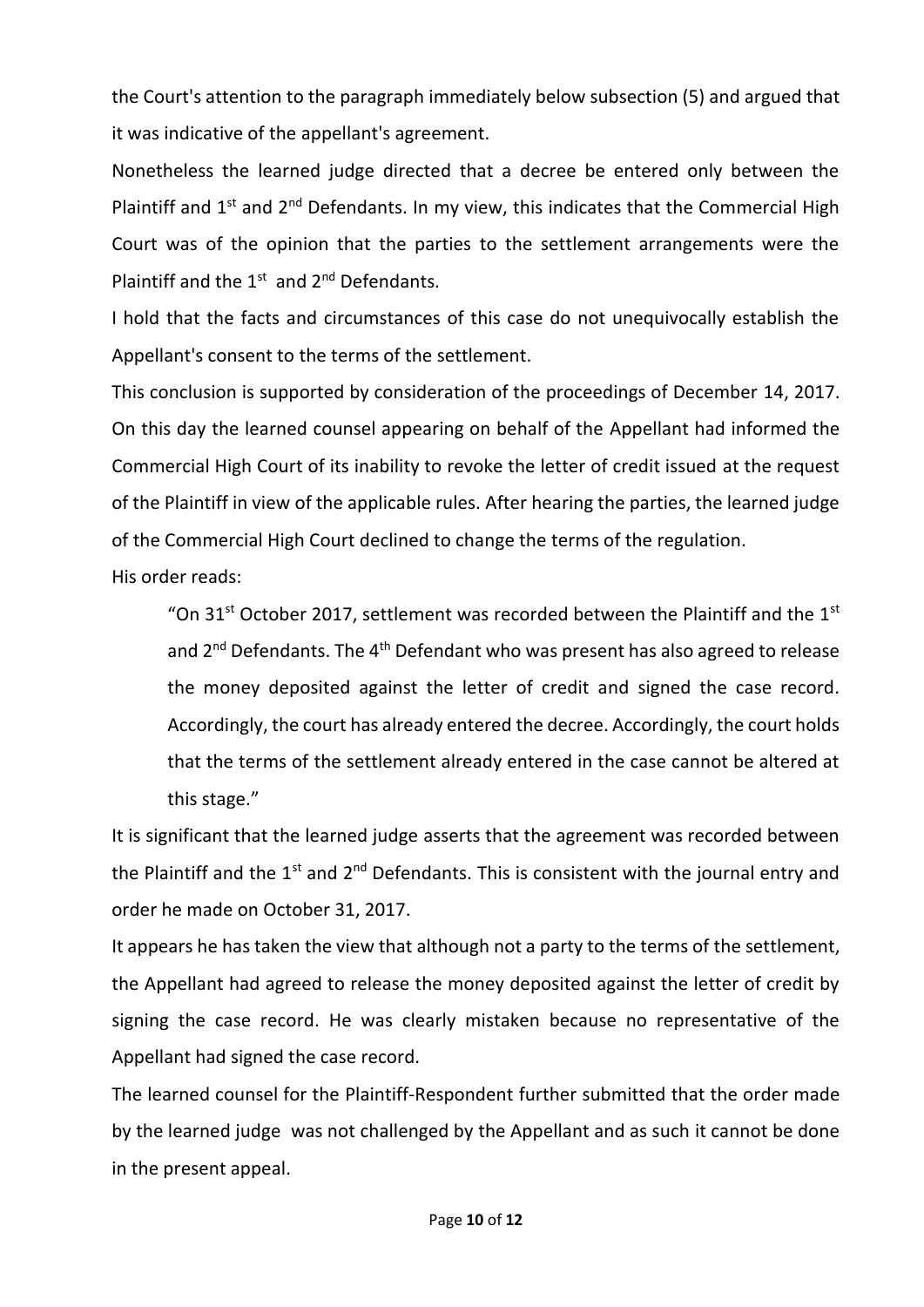However, it is the clear right of every litigant to invite the Appellate Court to consider on a final appeal any interlocutory order even if he did not directly challenge it at the time when it was made [*Abubakker v. Ismall Lebbe* (11 N.L.R. 309 at 313), *Perera v. Battaglia* (58 N.L.R. 447 at 449), *Cornel & Company Limited v. Mitsui & Company Limited and Others* (2000) 1 Sri.L.R. 57 at 76].

The Plaintiff-Respondent sought to execute the decree entered in this case against the Appellant by motion dated  $21^{st}$  February 2018 which was supported in open court on  $5^{th}$ April 2018. The Appellant objected to this application. Following an inquiry, the learned judge of the Commercial High Court, by order of August 26, 2019, allowed the application for execution of the writ against the Appellant. The Appellant preferred this application against the said order as he is entitled in law.

The learned judge of the Commercial High Court concluded that the Appellant did not have the right to object to the execution of the writ inter alia, as no appeal was preferred against the order made on  $14<sup>th</sup>$  December 2017. However, I find that the Appellant has the right to challenge the request to enforce the writ against it, taking into account the above authorities.

The learned judge of the Commercial High Court also rejected the objections of the Appellant to the execution of the decree on the basis that the settlement was entered into between the Plaintiff, 1<sup>st</sup> and 2<sup>nd</sup> Defendants and Appellant. He was clearly mistaken as the Appellant was not a party to the terms of the settlement as explained above.

For all the foregoing reasons, I answer the two questions of law in the affirmative and set aside the order of the learned judge of the Commercial High Court dated August 26, 2019. In terms of section 408 of the Civil Procedure Code, the decree must be passed in accordance with *such agreement, compromise, or satisfaction as notified* to court. In this case the decree sought to be executed against the Appellant has been entered contrary to the terms of the settlement and the order made by the learned judge of the Commercial High Court on October 31, 2017.

Accordingly, I dismiss the application of the Respondent dated  $21<sup>st</sup>$  February 2018 and filed on 6<sup>th</sup> March 2018 in the Commercial High Court marked as P11 to execute a writ against the Appellant.